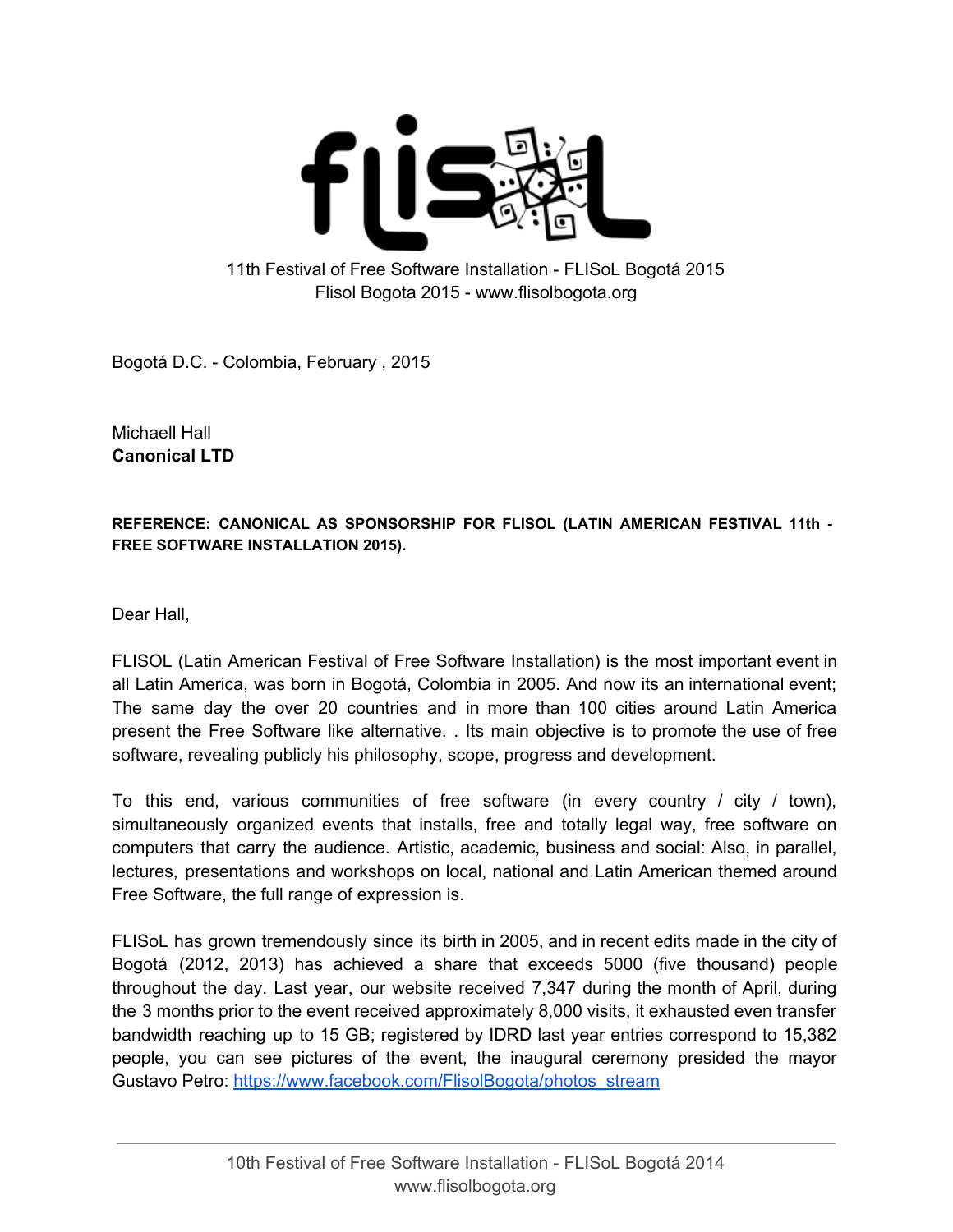This year, in order to reach more citizens and continue breaking the digital divide, event organizers we have set the goal of decentralization thereof for which it has determined that the event will be held on the first week of May.

Taking advantage of new users interested in knowing and learning about specific tools free software / free / free networking hardware, we expect at different points with workshops, lectures and a permanent exhibition on topics related to Free Software and Free Culture in general, in addition to the days of installation.

FLISoL Bogotá has grown by leaps and bounds in Bogota, reaching over 5000 attendees last year, and diversifying advocacy of free software, all repositories without charge, so as this year we will have the following spaces:

1. Area installations (maximum 100 simultaneous installations)

Area installations in the area where the common person can lead his team to install it for free free software: either OS or free applications.

2. Workshop area (maximum capacity 50 people)

This area offers workshops on Free Software tools, basic, medium and avanzado.3. Conference area (maximum capacity 400 people) This area offers lectures on Free Software aimed at the general public, this area would meet the international speakers so that they share experiences on the use of Free Software in their countries.

- 3. Stands Zone (at least 20 dynamic stands, with minilectures) This is the window area so that attendees know the different communities of free software and also know the sponsors of the event.
- 4. Free Workbench Software Zone (maximum 50 people)

Working Table of Free Software is a building space and contribution to public policy, intended to have the presence of delegates from the city government and councilors, senators, and the community in general.

5. Free Culture Zone and unconferences (maximum 100 people)

This area is designed for displaying art and free culture, and this space also allows anyone to give a talk to more than 20 minutes on a topic of Free Software.

As you can see, this is an event of high magnitude and impact, which we deem to have your support in order to install the infrastructure requirement.The presented to you on the issue of sponsorship is basically economic and availability you have, as there are too many expenses to cover that we still have not how to solve, and it would be a very good help to collaborate as we have done in the past.

## **Ubuntu Colombia and FLISoL Bogotá:**